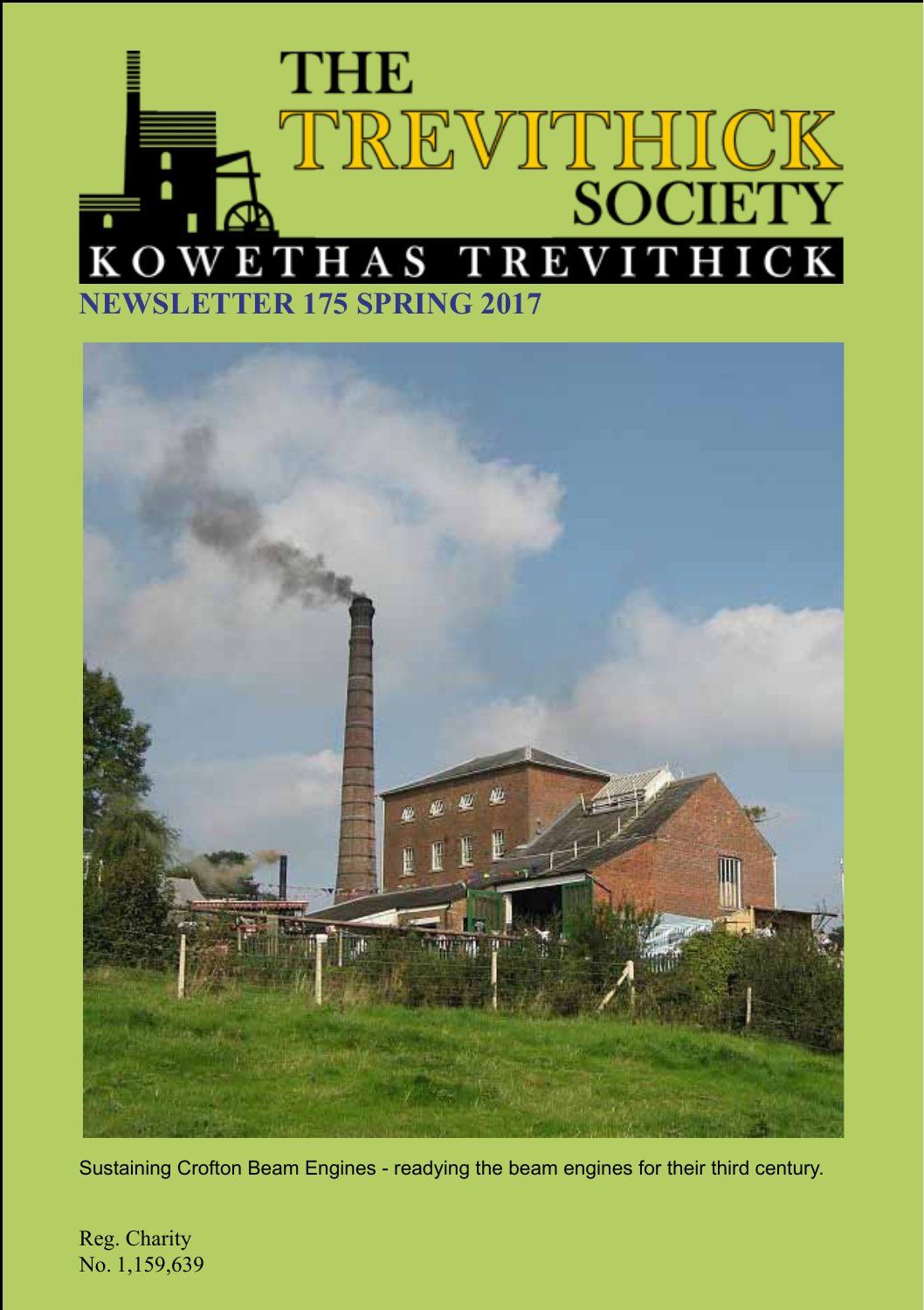# **CHAIRMAN'S PIECE**

### **A NEW HOPE**

Constantly drip fed a diet (courtesy of the advent of 24 hour rolling news headlines) of the latest sensations and revelations from Westminster, Washington and Brussels, your average Jack or Jill may well be forgiven for failing to grasp the potential significance of recent developments closer to home:

Firstly, the news that the "Wave Hub", which, since its installation has been lying idle off the North Coast of Cornwall, is now set to trial one of the most ambitious wave energy projects the world has seen to date. The decision to trial in Cornwall by American company G-wave has, we are told, been influenced by the fact that "Wave Hub" is the world's largest and most technically advanced test facility of its type, backed by world class staff and expertise.

Hot on the heels of the "Wave Hub" announcement came the news that newly formed Cornish Lithium Ltd., in conjunction with Canadian mineral exploration specialists Strongbow Exploration, are currently engaged in determining the viability of lithium extraction at former hard rock mine sites in the Camborne/ Redruth/St Day area; Lithium, sometimes referred to as "White Petroleum" is the must have element of the 21st century, with applications ranging from low cost, low impact, battery technology to power everything from watches and mobile phones, to power tools and electric cars, as well as specialist lubricants and pharmaceuticals.

At first glance, the only thing that these two projects would appear to have in common is geography, dig a little deeper though:

Both are based on the exploitation of naturally occurring phenomenon that have been known about for years, but have, up until recently, lacked both application and the viable technological means to harness them. Both have the potential to contribute significantly to the reduction of the nation's reliance on fossil fuel (and thus the reduction of our carbon footprint). Both have the potential to fuel the next Industrial Revolution, and both have the potential to, again, bring opportunity and prosperity to Cornwall.

Doubtless, the Doom Mongers, NIMBYS and sceptics will all be hoping and praying that: "it will all come to nowt", and maybe they will be proved right, but to my mind there is something about these Hi Tech entrepreneurs that echo the drive and determination of the mine adventurers of yesteryear. And though our landscape and culture remain (for the most part) ageless, I can't help but reflect on the fact, that our industrial heritage would appear to be as much about where we are going, as to where we have been.

### **Brian Jones**

# **Copy date for next newsletter: May 30th 2017**

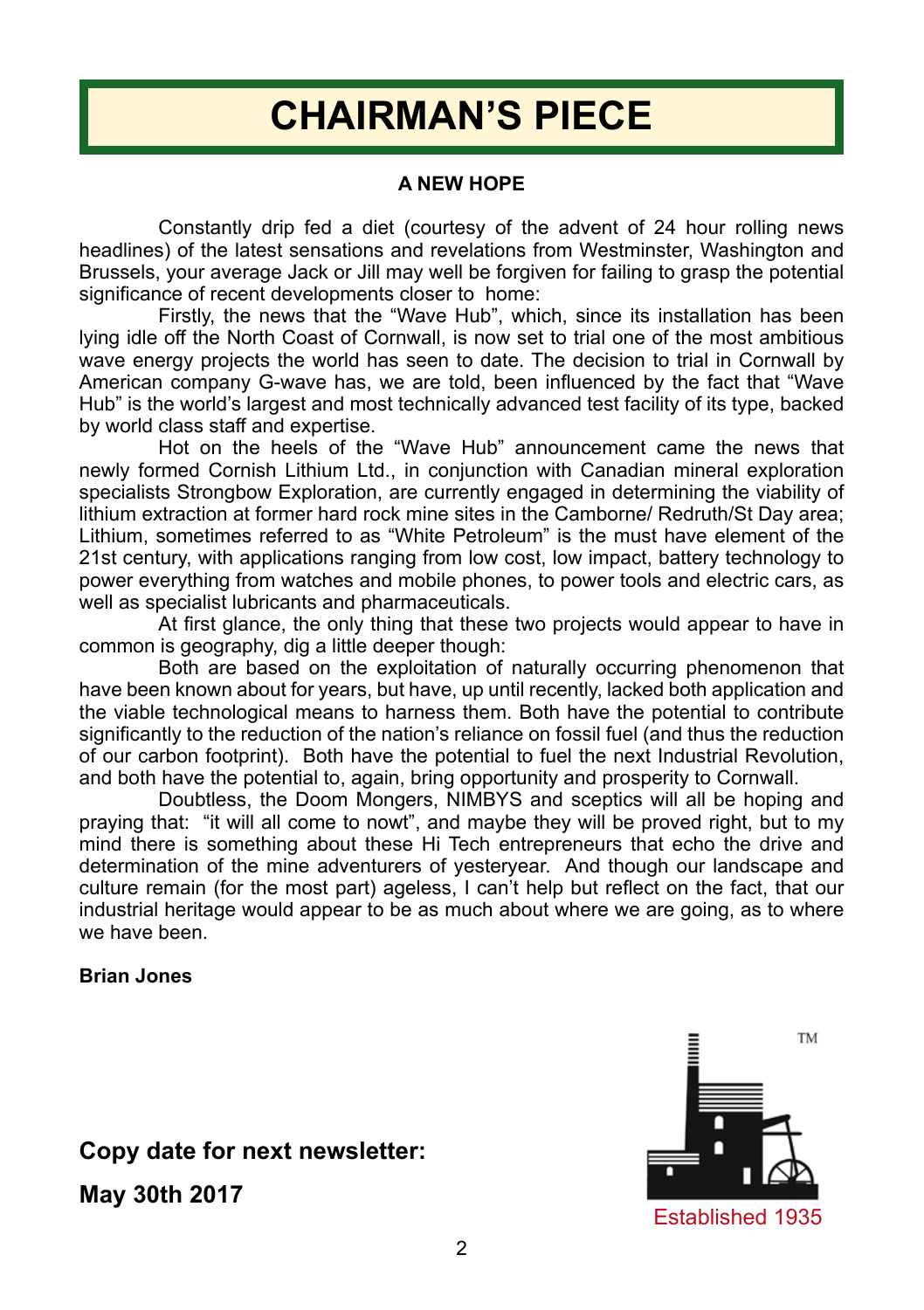### **BRYAN EARL**



We were all extremely sad to hear of the death of our dear friend Bryan Earl, President of the Trevithick Society. It is no exaggeration to say that Bryan is irreplaceable. His unrivalled knowledge on so many subjects, his cheerful willingness to share what he knew with others, his constant good humour and his amazing enthusiasm for all things mining will be sorely missed.

Bryan was born in Edinburgh on 14th August 1926 and due to periods of ill health was educated by private tutors. When he was called up for National Service he became a Bevan Boy and was sent to work in the coal mines at Chislet, in Kent, and in County Durham. When his National Service was ended, he enrolled at the Camborne School of Mines, where he gained an ACSM. When he left there in the early 1950s he was recruited by ICI, and went to work at their Alfred Nobel division in Glasgow. He soon progressed to the highly dangerous, but (he said) fascinating job of an explosives 'trouble shooter'. which required him to travel at a moment's notice to any mining field in the world to sort out problems where an explosive 'round' had frozen. This dangerous job reduced the original seven 'trouble shooters' to one – Bryan – the rest had been killed by premature explosions. He subsequently became a freelance mining consultant and was involved in much mining exploration in West Cornwall.

Bryan was also famous for the many books and articles he had written on mining and metallurgy. His two volumes of Cornish Mining remain important and his book on Cornish Explosives is a classic. He also wrote The Cornish Arsenic Industry, and an up-dated and expanded book on the subject is completed in manuscript.

Bryan first became interested in Cornish mining when, as a twelve year old, he met Bill Sevier, the manager at Geevor, at Lelant. His fascination for the subject remained undiminished throughout his life.

When he was in is forties, he met Gillian, who was an organist at Winchester Cathedral, and when they were married in 1970, it was in that ancient Cathedral that the ceremony took place. The happy couple then moved to Sennen, and lived in Heathercliffe at Sunny Corner.

When Bryan's son, Douglas, expressed an interest in flying, Bryan, who was then sixty, bought a plane and learned to fly, so that he could teach Douglas. Bryan loved to take those of us who shared his enthusiasm for mining archaeology in his plane, to photograph the many fascinating mine sites in Cornwall. One site, where Bryan and I spent many months working, with Professor Ronnie Tylecote, was at Crift, Lanlivery, the farm of Eric Higgs, who became a great friend. Bryan flew over the site to take photographs, and frightened the life out of me, by banking over a couple of hundred feet and appearing to scrape the hillside. We were visited at Crift by academics from America and Turkey, who invited us to look at ancient mine site in Turkey. Bryan was able to go a couple of times and was full of enthusiasm at what he found there.

Some of the best memories of Bryan were from when we went to NAHMO conferences in Matlock, Ironbridge, The Forest of Dean, and Keele University. We had so much fun and spent most of the time laughing at the assertions made by some of the so-called mining experts.

I am sure that all our members will feel the loss of Brvan, and will join in extending our heartfelt condolences to Gillian, Douglas and the rest of his family.

#### **Allen Buckley**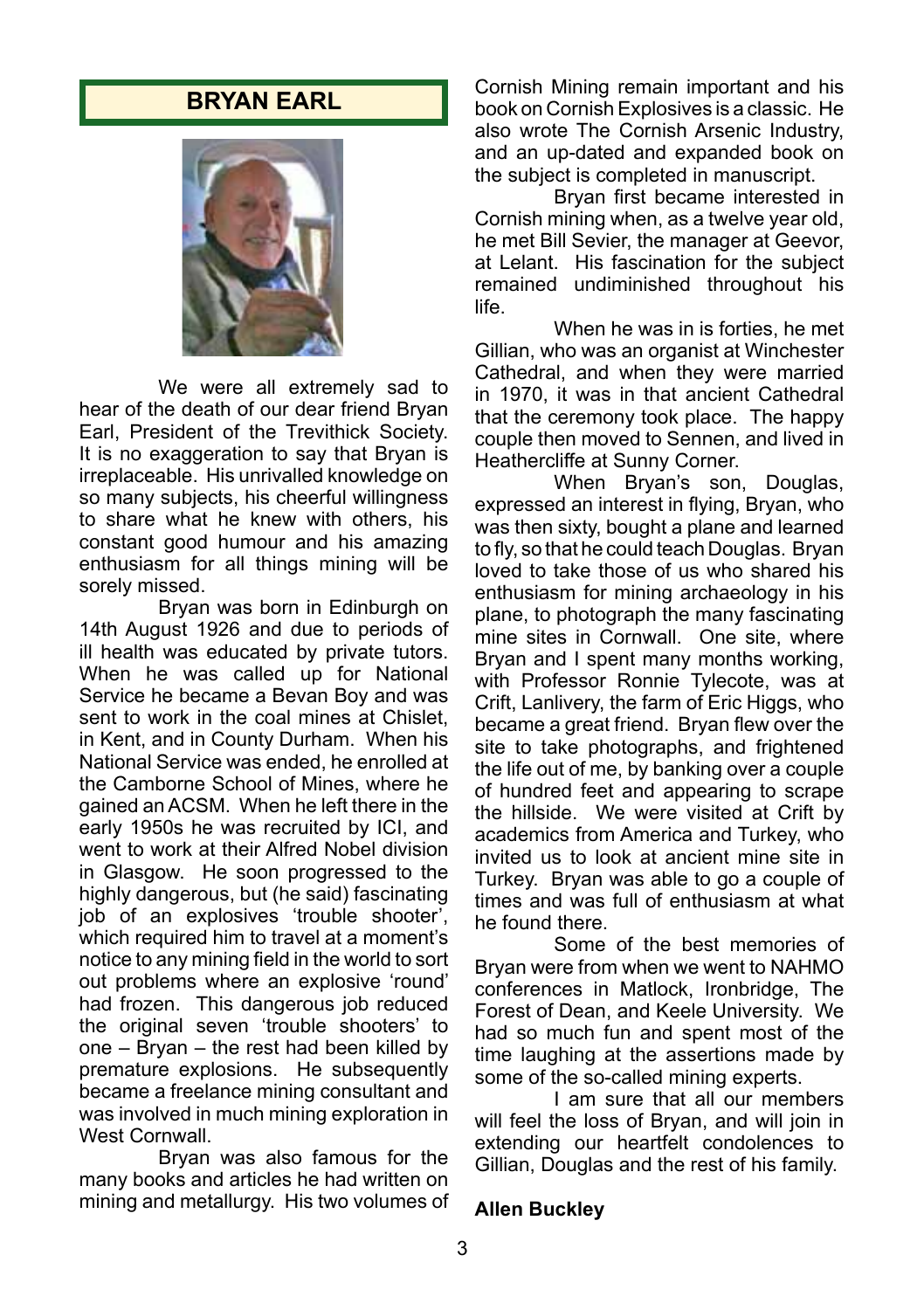# **CROFTON BEAM ENGINES**

Many members of the Trevithick Society will be familiar with Crofton Pumping station on the Kennet and Avon Canal, which was built in 1807-9 to supply water to the summit level of the Canal which links London and Bristol.

An amazing survivor, it houses 2 Cornish cycle Beam Engines, preserved in full working order and regularly steamed during the summer months.

The No 1 engine, built by Boulton and Watt in 1812 and rebuilt as a Cornish engine by Harvey & Co of Hayle in 1843, is the oldest beam engine in the world still in its original setting and capable of carrying out its original job. It is one of the few surviving engines of this or earlier date, most of which are now housed in museums and static rather than working.

The No 2 engine, built by Harvey & Co in 1846 as a Sims Combined engine and rebuilt as a conventional Cornish engine in 1905, is one of the few remaining Cornish engines capable of running under steam. Like the Boulton and Watt engine, it still runs under its full working load.

On steaming days, the electric pumps which now supply the summit level of the canal, are turned off and the Crofton engines take over.

After WW2, the Canal had become derelict, and its resurrection from the 1950s was one of the great triumphs of the volunteer movement. Crofton Pumping Station was purchased for preservation by the Kennet and Avon Canal Trust in 1968, and within a few years the station has been restored and the engines back in operation.

Since then, Crofton Beam Engines have been kept in working order for nearly 50 years by teams of dedicated volunteers, who have passed on to new generations the skills needed to run them.<br>However now Crofton has

However, structural problems which needs more work than our volunteers alone can provide, and which put the buildings and engines at risk. If these are not addressed the buildings will deteriorate further, the historic engines which they house and

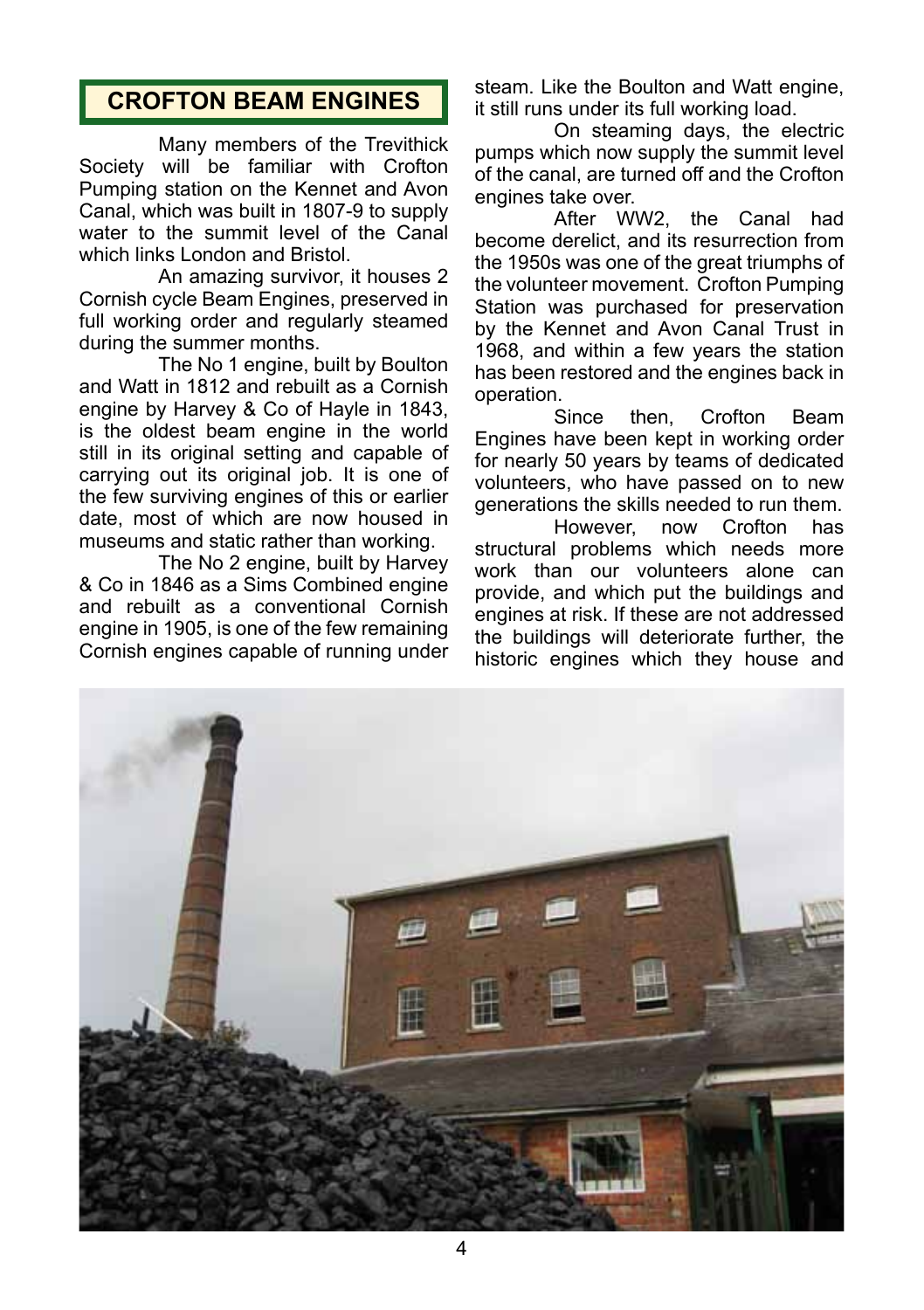

support will then be unable to operate and will also deteriorate.

The Boiler House roof is leaking and its roof lantern is in a poor state; damp penetration has caused rotting at the ends of some of the structural beams seated in the external walls. These beams support engine components and thus the building is an integral part of the engines so any but also by improving visitor facilities and implementing a programme of interpretation and activities to engage new and more diverse audiences with a particular focus on young people. The project will also capture the memories of those who worked at and restored Crofton in a new recorded archive.

deterioration will affect

their operation. Finally, there is significant amount of asbestos present in the buildings which needs to be assessed and, when necessary,

removed.<br>To sustain Crofton into its third century, the Kennet & Avon Canal Trust<br>have developed have developed 'Our Crofton Story' a project which will assure the future of Crofton only by carrying out essential conservation work,



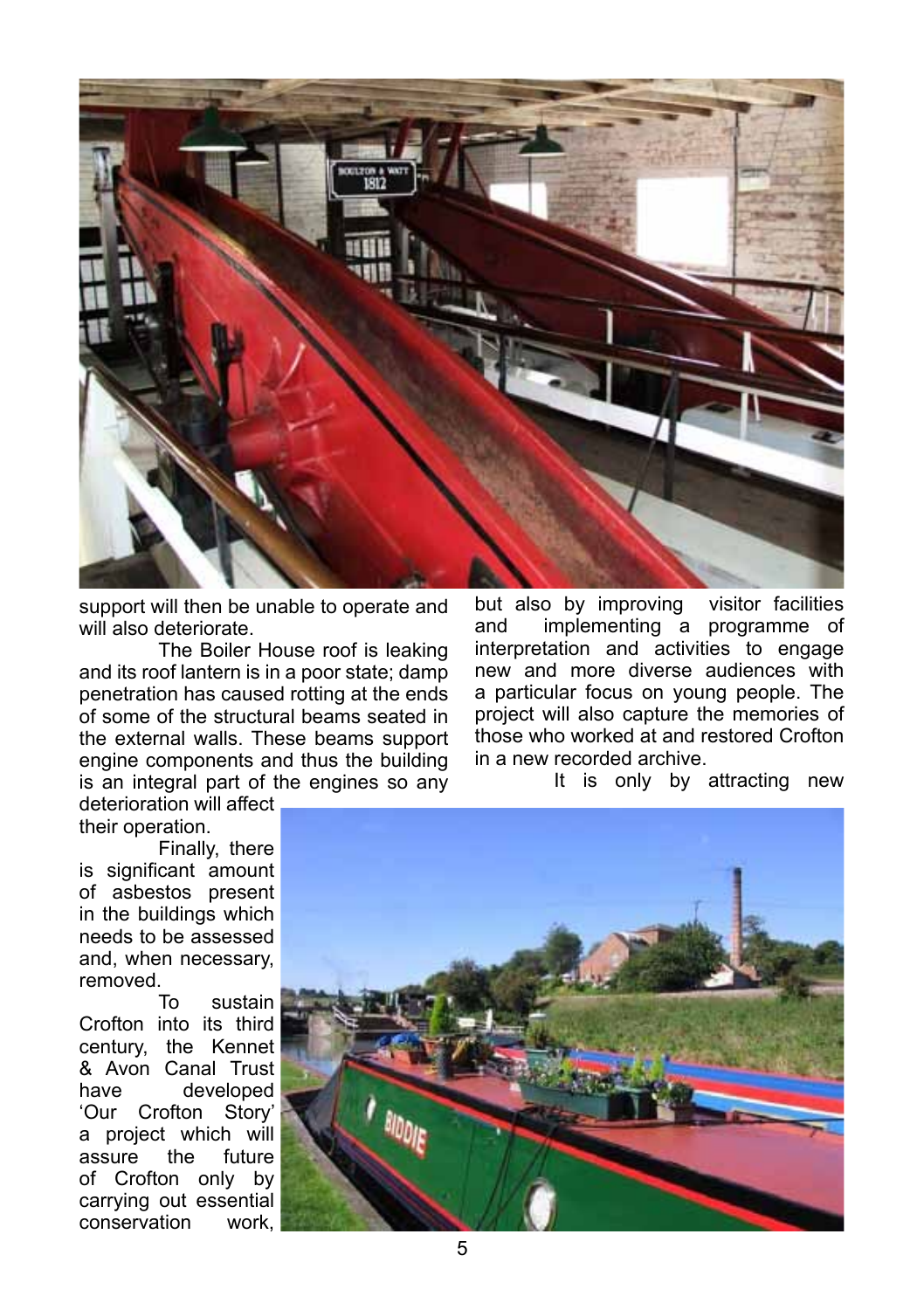audiences that we can engage younger generations, interest them in the story of the Kennet & Avon Canal and the engineering that made it possible, and enthuse our next generation of volunteers.

This project has a total cost of around £750,000, and we are working on a bid to the Heritage Lottery Fund for their support. The HLF have clearly defined outcomes for people, heritage and communities. Therefore any project seeking funding from them has to clearly<br>demonstrate that these demonstrate that outcomes will be met, and show that the project will be sustainable over the next 5-10 years.

To meet this challenge we have had to refocus and adapt from being a purely engineering heritage site, and brought into the Crofton fold new volunteers with expertise in business planning education, interpretation and

management, and employed a museum professional with educational expertise as the Crofton Site Manager.

A major fund-raising drive for 'Our Crofton Story' is now under way, to raise some £150,000 of 'matched funding' to support the bid which will be submitted this summer.

As well as developing our HLF bid, we have also successfully fund raised for essential repairs to the station's sole operational Lancashire boiler, vital if we are to continue steaming operations.

Repair work was carried out in March 2017, so we will be able to welcome Trevithick Society member to see us in steam in the 2017 season.



See our website:

www.croftonbeamengines.org

for 2017 steaming dates and for details of the 'Our Crofton Story' fund-raising appeal.

### **Peter Turvey**

Chair Crofton Branch & Trustee, Kennet & Avon Canal Trust

Crofton Beam Engines Crofton, Marlborough, Wilts SN8 3DW Tel: 01672 870300 A branch of The Kennet and Avon Canal **Trust** Registered Charity No. CC209206 VAT No. 357 4551 36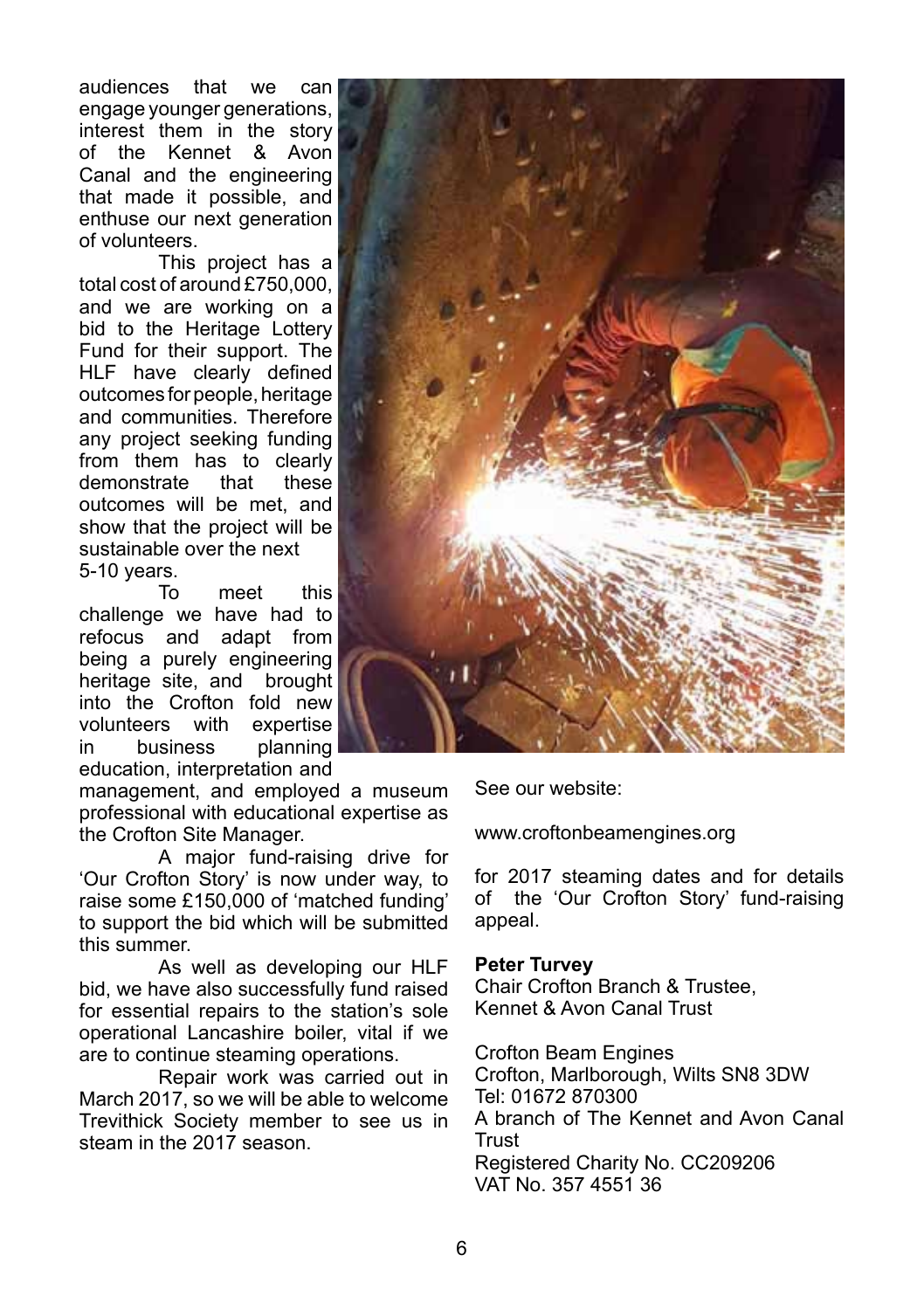### **PERRAN AND ST PIRAN**

The following article was extracted from *The Mining Magazine* 1917 and has been restyled and edited by Lincoln James March 2017.

St Piran was a kindly and easy going man, not at all resembling his grim brethren whose chief object it appeared, was to make life a burden.

His sphere of activity (or perhaps more correctly, inactivity) was the country between St Agnes and Penhale Point, with his memory being preserved in the names of Perran Beach, Perranporth and Perranzabuloe, as well as in the "The Great Perran Lode"

By 1917 the ravages of "The Great War" were being felt across all aspects of British life and economy. The Government was seeking every possible mineral source. Inevitably this involved searching for Iron, which was desperately needed by the Munitions Industry.

This led to groups of geologists investigating the viability of the mineral deposits in the Perranporth Area which inevitably led to research being undertaken respect of "The Great Perran Lode" with the editor of The Mining Magazine, Mr Edward Walker writing an extensive article about the district, its minerals and its Saint.

He recalls that "The Great Perran Lode" extends inland from the cliffs at the northern end of Perran Bay for a distance of several miles in a south-east and easterly direction …... the average width is between 15 to 20ft and the mean dip is 45°….. the outcrop consists of brown haematite and below the weathered zone the lode material is largely siderite (the spathic carbonate of Iron.) With Mr Walker largely following his own agenda, the technical details go on at some length together with specific references to the mines at Great Retallick, Duchy Peru, Treamble and Mount. J H Collins in his "Observations" book of 1912 stated that in the past, over 200,000 tons of material

have been extracted from this lode but no ore has been raised in the past 30 years.

Mr Walker chose to lighten his article by referencing also to St Piran – hence the opening paragraphs – and continues:-

Legend has it that St Piran taught the Cornishmen how to "stream and mine for tin" without however, actually engaging in the business itself, preferring to lead a life of indolence as a collector of patent rights and "Lord's Dues"! Walker goes on to quote Quiller Couch ("Q") who tells us that it was St Piran who introduced the art of divine laziness into Cornwall and that he sat upon the sands teaching people how to be idle.

 It is usually said that tin was St Piran's objective and the main source of his revenue. Walker, however, after a study of the history of mining in the neighbourhood, has developed a strong inclination to attribute his wealth more to Silver rather than Tin .

The argument as to how this should be accounts, in part, for the length of his article.

St Piran was not only associated with ore deposits but also a victim of<br>denudation. The Perran sand-dunes The Perran sand-dunes afford an apt illustration of the æolian agency and consist of what in old fashioned terminology is referred to as "Blown Sand". He lost two of his churches in succession, one being entirely engulfed and the other totally wrecked.

Walker also relates that in times past, on St Piran's Day, miners sent the sleepiest boy in the neighbourhood to a comfortable place with instructions to sleep there far as long as he could, and by immemorial usage the length of his nap was the measure of the miners' afternoon siesta for twelve months to come.

He concludes his article by recounting the tale that most of the other Cornish Saints (too numerous to re-list here) determined to pounce upon St Piran in order to investigate the real state of things in his parish. Fortunately, [and in précis,] St Piran had a vision, warning of the impending visit but no matter how hard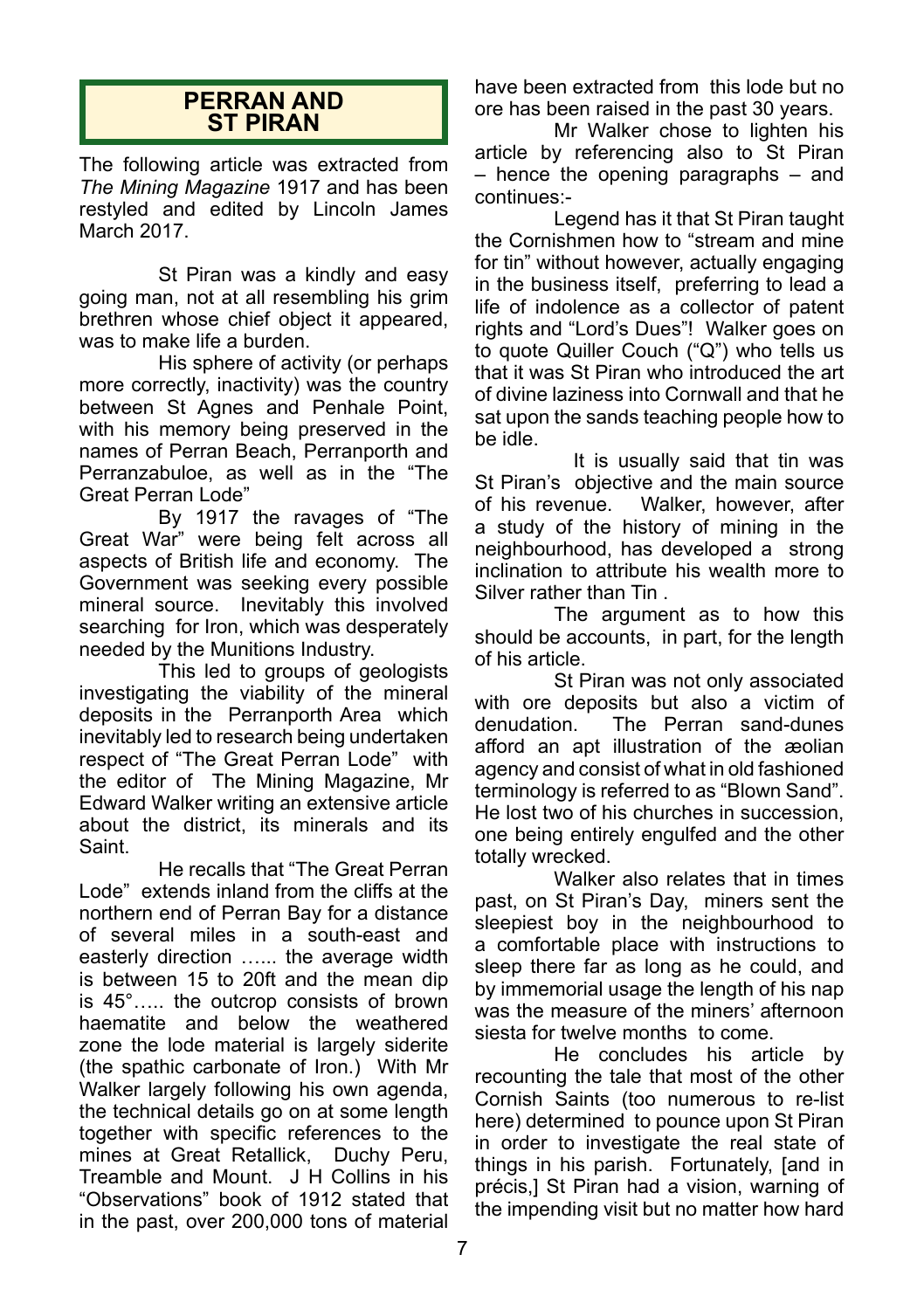he and his congregation tried they failed to locate the site of the buried Church. Then by chance, at the top of one of the Sand Dunes he placed his foot upon yielding ground and was precipitated into a cavity below in which, was his lost Church. He and his flock immediately began their worship, just as the cavalcade of visiting saints appeared over the edge of Newlyn Downs.

This incident provides yet another explanation of æolian **\*** deposits.

Now, at the very end of the article, Mr Walker says that it also shows that St Piran is the modern saint, not only of the Cornish miner but also the Cornish mining engineer in all parts of the world, the latter being renowned for his cheery irresponsibility, and notoriously forgetting the existence of his church.

**\*** Aeolus was the Greek God of the winds.

### **Lincoln James**

## **KENNETH MERSEY BROWN**

It is with deep regret we report the passing of Ken Brown on 4th January 2017. Ken was known nationally as a technical journalist and for his interest and knowledge of beam engines, a knowledge he was always prepared to share. He also had a lifelong interest in railway and traction engines and owned a steamroller, Blackberry Jack, so named as he found it in a bramble patch and then restored it. He had a varied professional career as he was a pupil engineer with British Rail (Western Region) then joined Foster Wheeler Ltd in the power station drawing office then moved on to the editorial staff of "Engineering" where he stayed for eight years. Then he moved once again to Binnie & Partners, consulting engineers in the water industry. His next move was to become editor of "Construction News" at the Thompson Organisation and this position took him to many places across the world reporting on huge projects.

He was the first reporter to cross the newly completed Bosphorus Bridge linking Asia and Europe and also reported on the huge Channel Tunnel Project but was disappointed that he had retired before the project was complete. He took an active part at The Crofton Pumping Station for the Kennet & Avon Canal, the restoration of the Levant Beam Engine and was a driver at Kew Bridge in West London where he also prepared the information booklets.

Within the Society he was a Council member, Newsletter Editor and Technical Information Officer and wrote many books and articles, presented many lectures and led field trips.

His unusual middle name came from the fact that his godfather was Lord Mersey who chaired the Titanic enquiry.

His introduction to Cornwall came after attended the Kings School at Bruton, Somerset and he came to Camborne Technical College for the engineering course. It was during these student days in such close proximity to the mine engines that he became smitten and made the study of engines his lifetimes work. For his efforts he was awarded a Bardship of the Cornish Gorsedh.

Ken's engine records for Cornwall have come to the Society with others deposited at Kew Bridge. His many years of railway logs have gone to the Railway Correspondence and Travel Society.

### **K.J.T.R.**

# **BRIAN SULLIVAN**

An erstwhile member of the Society, Brian passed away on 14th January 2017 aged 88.

Often referred to as "Mr. Hayle" he had an encylopaedic knowledge of Hayle, was a Cornish Bard, and very much tied up with the Old Cornwall movement.

### **K.J.T.R**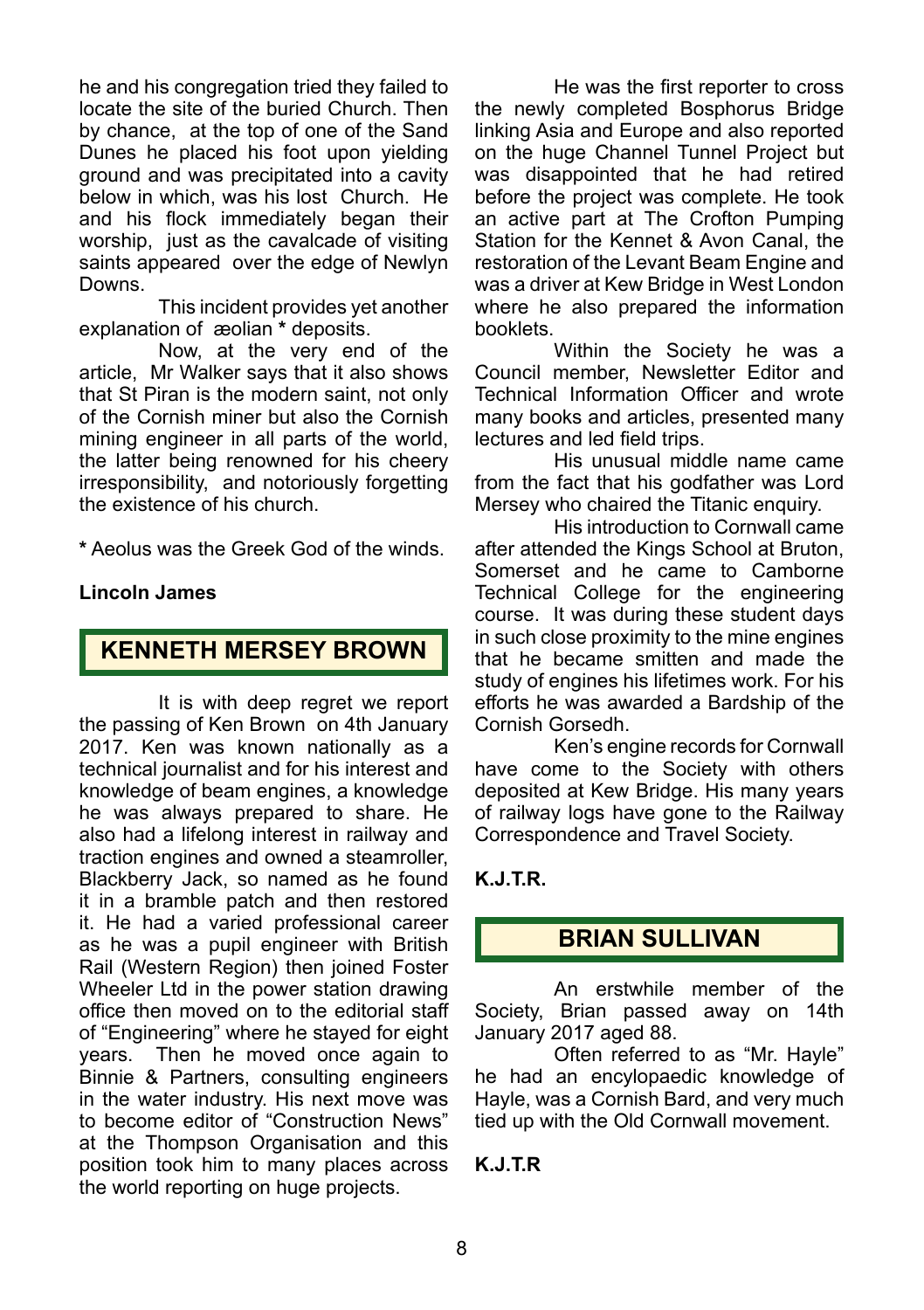# **LEVANT REPORT**

We are very pleased with the painting of fresh lime wash to the internal walls of the engine house. It has made a world of difference to the light inside, and the volunteers have done a great job over the winter shut-down period with fresh coats of paint to the Cornish boiler, winding drums and engine. Redesigned safety guards have also been made to protect everyone from the hot engine and moving parts.

John Woodward is also doing good work and has manufactured a new linkage for the water injection valve that serves the condenser. Work to the air pump and its operating rod is progressing (see photos) and it is hoped to have the engine in steam again by Easter. There is still considerable work to do once the open season starts, which will involve making new pipework for the discharge side of the high and low pressure safety valves, and also the discharge pipe for the hot-well that



*Old and newly manufactured galvanised condenser rod for Levant engine*

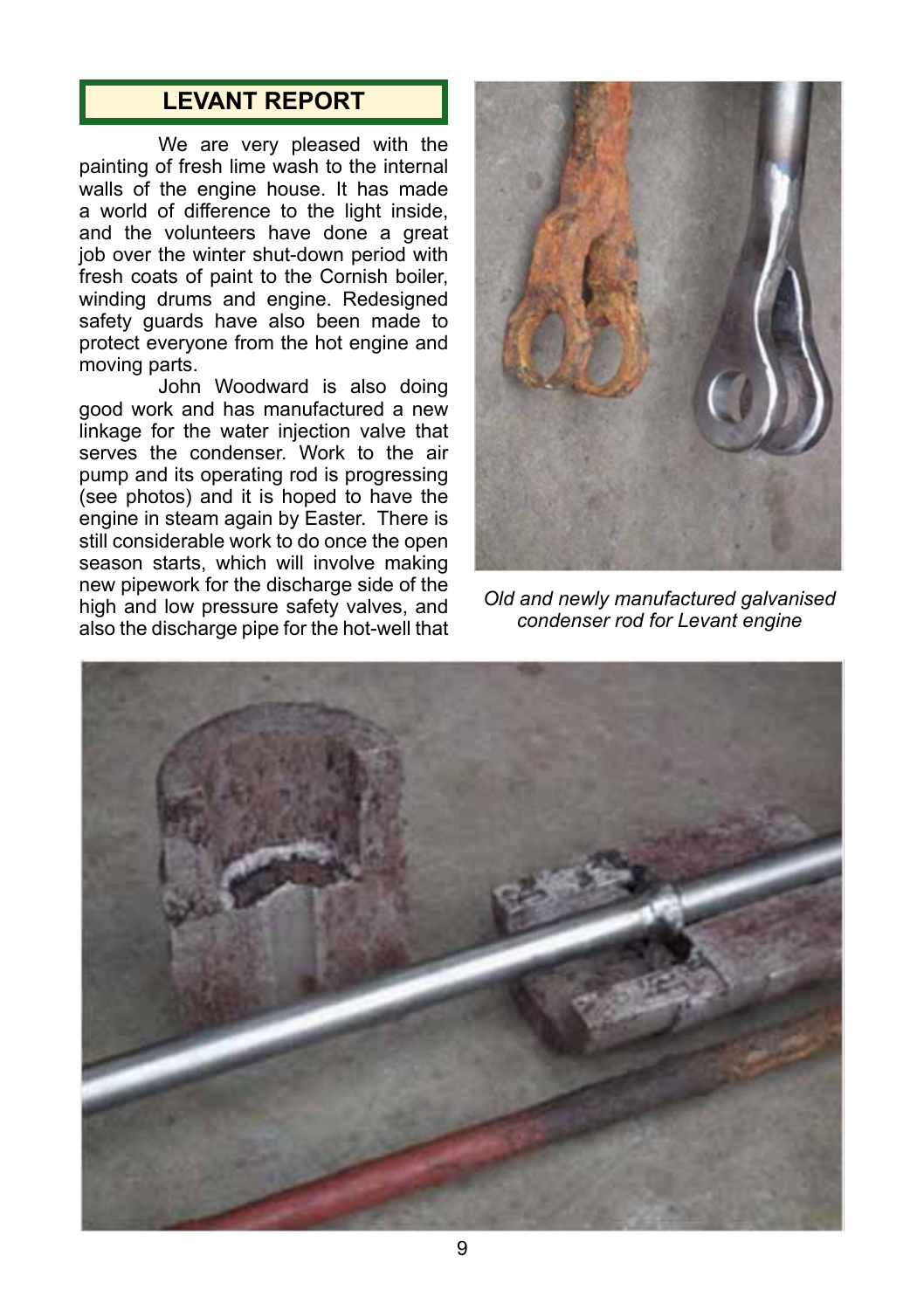

feeds the cooling pond. As the National Trust requires the site to be open with the engine running seven days a week, fitting of the pipework will only be able to be done early in the morning whilst the boiler is cool and not in service.

Further work to the roof of the head frame was delayed due to the damp and windy weather but is now complete.

The National Trust has now installed Pay and Display meters to the car parks at Levant and Botallack mines. Payment is required from those that are not NT members, and this has not gone down well with our paying visitors, coastal path walkers and local dog owners who have used the path for decades. Several meters have so far been vandalised and put out of action.

Jo Warburton from East Pool Mine has now joined us for the new steaming season as the Tin Coast manager, along with our new Custodian, Charlotte, and we hope that they enjoy their new jobs. Anthony Power is now retired but still shows a keen interest in all things mining. We wish him well.

### **LEVANT MAINTENANCE - AIR PUMP PISTON AND ROD**

The following report describes the maintenance work under way.

### **Lower Piston Rod**

The original lower rod was made out of wrought iron which does not rust. It broke in 2009 which led to the repair work being carried out by Metal Surgery. As wrought iron is no longer manufactured (ceased in 1972) it was replaced with a 2 1/4" dia mild steel bar which has now badly corroded and wasted away where it is continuously immersed in water. In addition, the part of the rod which holds the cast iron piston has started to rust and is putting internal outward pressure on the piston casting. Eventually this will split. Normal practice, these days, is to replace the wrought iron rod with stainless steel which at a stroke does away with any future corrosion problems. The upper rod which does not come into contact with water is in good condition and I have no concerns about it.

### **Ron Flaxman**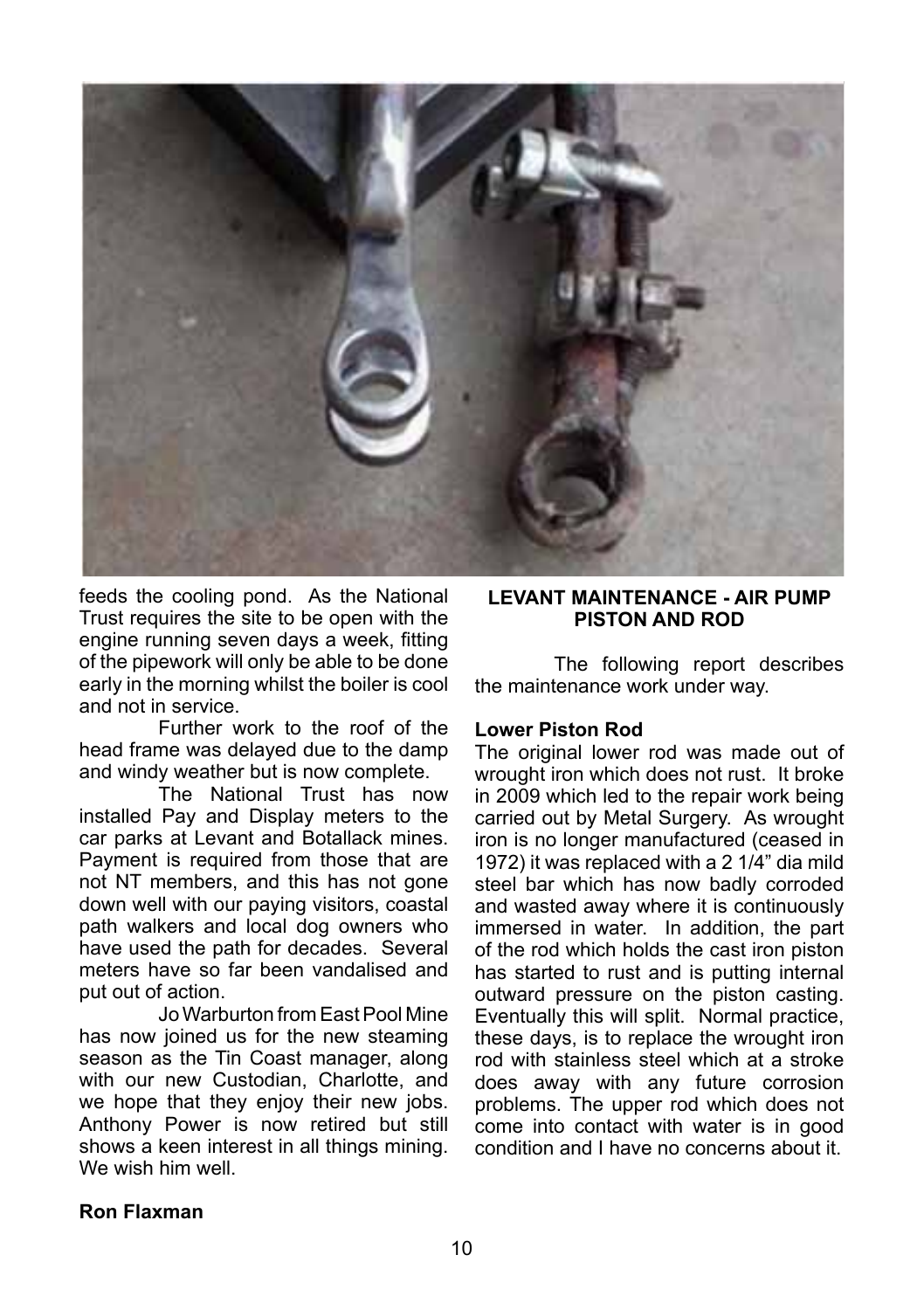### **Piston Casting**

This appears to be in good condition. If the rod is replaced, I would recommend that the piston is shot blasted, hot zinc metal sprayed (thin layer of galvanising which will give a permanent protection to the cast iron) and then painted with two pack polyurethane to protect the zinc from the acidic water at Levant.

### **Flexible Diaphragm**

Check for wear and replace if necessary.

### **Bronze Diaphragm Guide Casting**

This is severely worn on the bore and the slots to hold the cross bar have been repaired very badly. To rectify existing casting the bore will have to be machined out and a new bronze sleeve fitted to give a sliding fit on the piston rod. The slots will have to be machined larger and bronze rectangular slides fitted all around. At which point there will be very little left of the remaining casting so, alternatively, I could supply a new bronze casting.

### **Bronze or Wrought Iron Cross Peg**

The original has been replaced by a mild steel bar and is severely corroded. On removing the piston we discovered the peg loose on top of the piston. This peg holds the piston, diaphragm and diaphragm casting together as an assembly on the downward thrust of the rod so obviously a new replacement is therefore required.

The fact that this cross peg was not holding the piston assembly on to the rod as it forced its way into the taper ridge at the bottom of the first stroke, causing the whole engine to shudder, just goes to show how much stress and tightness the rust is exerting on the inside of the piston casting.

### **Rope Packing Clamp Ring (cast iron)**

The 3 x 1/2" Whit. jacking screw holes should be drilled and tapped M14, the casting - blast, zinc and painted and on reassembly 3 x M14 blanking screws placed in the casting to protect the threads.



*Bottom of piston casting*



*Piston rod and casting*



*Bronze diaphragm casting and cross peg*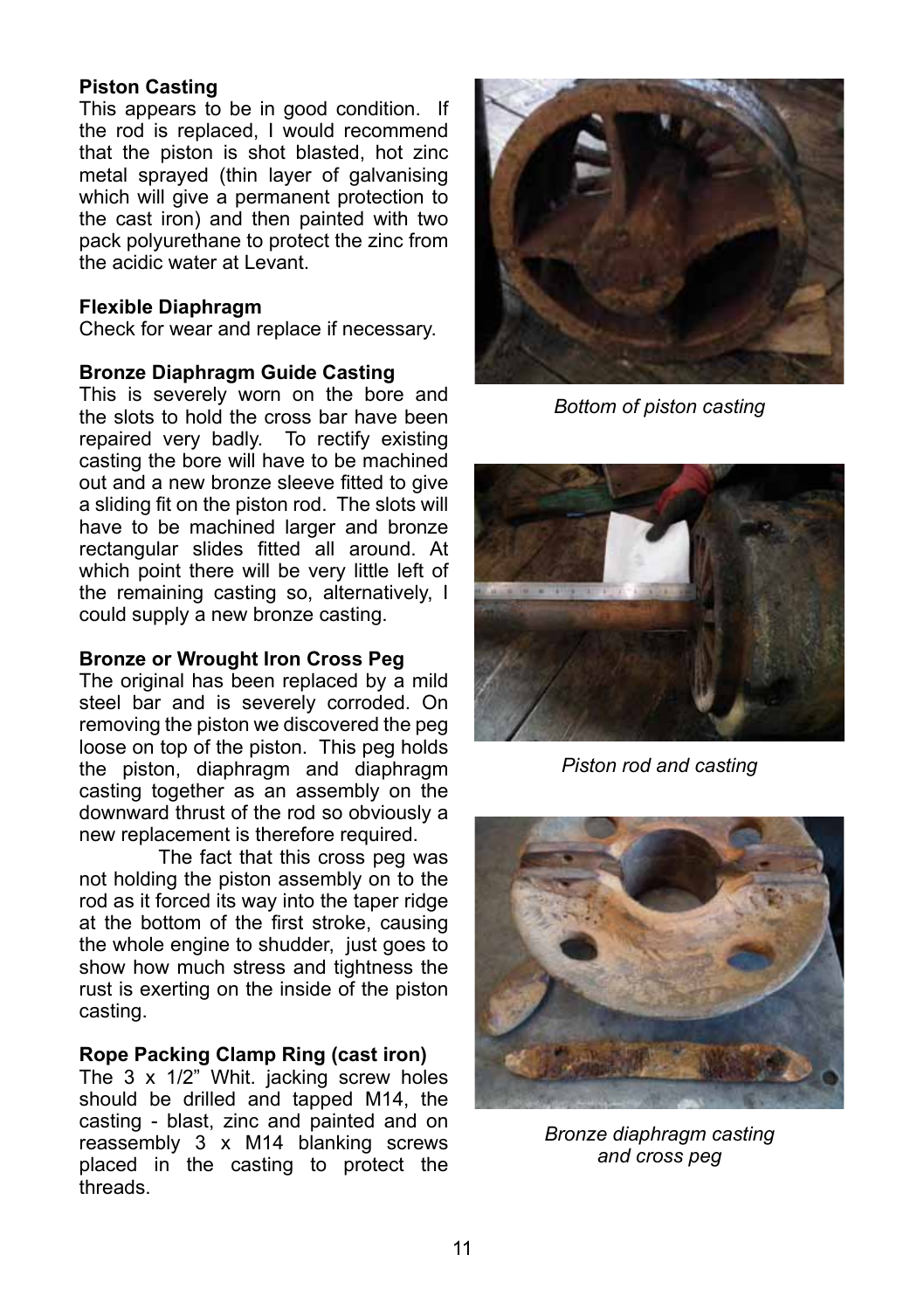

## **SIR GOLDSWORTHY GURNEY STEAM CARRIAGE**

Whilst visiting the National Trust property, Scotney Castle, I was surprised to find a water colour painting of one of Sir Goldsworthy Gurney's steam carriages. This painting probably depicts the July 1829 journey from London to Bath and back, which averaged 14 miles an hour - faster than the average journey across London today!

Unfortunately, the handwriting could not be deciphered from the photograph.

**CNF**



# **PUFFING DEVIL**

In mid-April, the crew will be preparing the Puffing Devil for Trevithick Day. This year it only needs cleaning and painting.

The engine is booked to appear at:

Camborne Trevithick Day Saturday 29th April

East Pool Mine Tuesday 30th May

The Royal Cornwall Show Wadebridge 8th, 9th and 10th June

W.E.S.E.S Steam and Country Fair Stithians Show Ground 18th, 19th, 20th August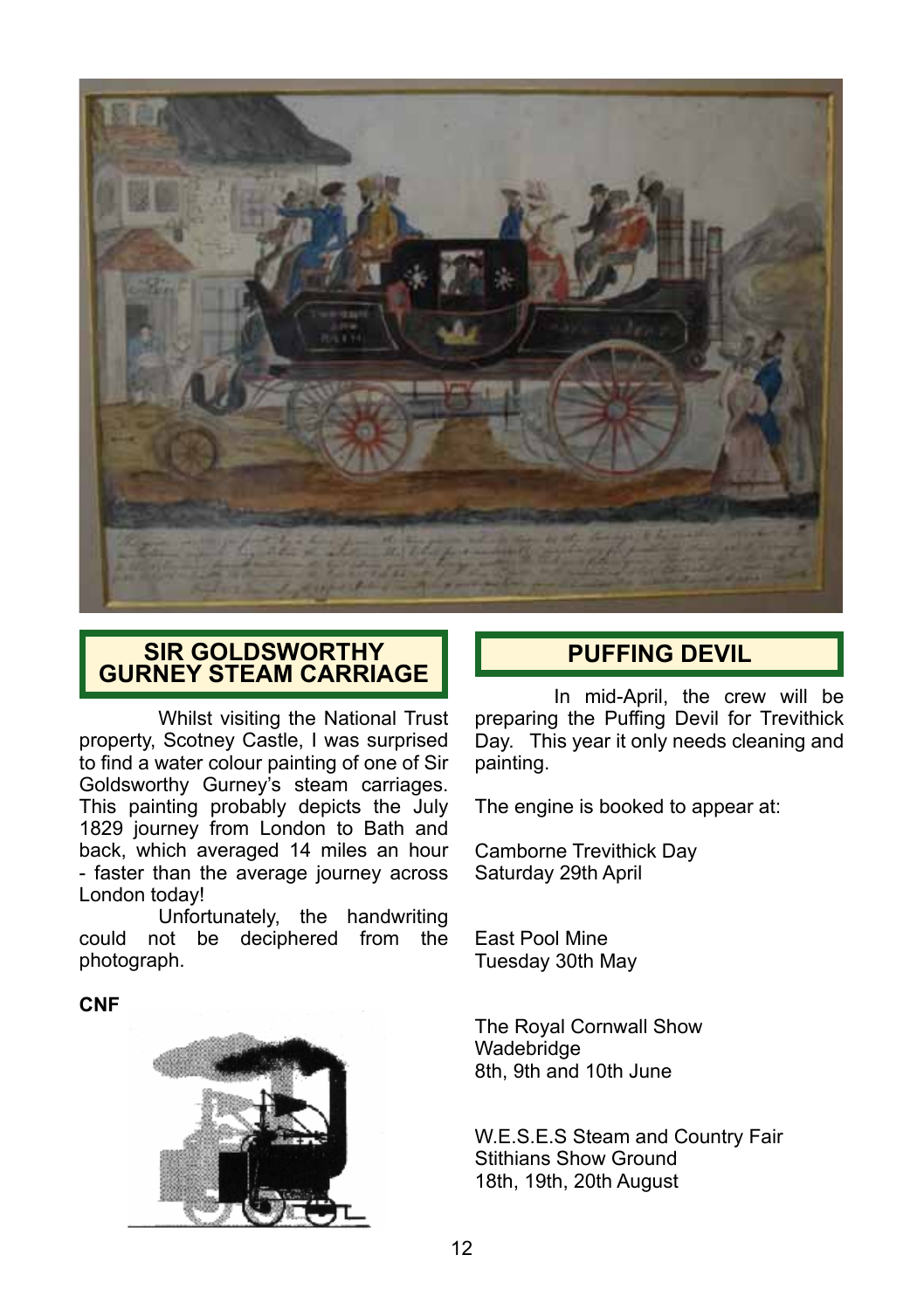# **Mine pumping engines in eighteenth century Cornwall**

The published history of mine pumping in Cornwall is extensive but to date has largely concentrated on the use of steam in the nineteenth century; the story of the eighteenth century and its pioneers has received considerably less attention. It is to this period that Rick Stewart, author of the Trevithick Society's best-selling history: *Devon Great Consols: A Mine of Mines*, has turned his attention.

Mine pumping engines in eighteenth century Cornwall opens with a discussion of adit drainage and the use of water power including the pioneering water engines developed by the Coster family. The history of the Newcomen engine in Cornwall from the first tentative steps in the 1710s to a point when over "three score" atmospheric engines were in use in the county is covered in detail. The work of Boulton and Watt in Cornwall is examined as is their sometimes highly acrimonious relationship with Cornish mine adventurers. The book's closing chapters cover the work of Jonathan Hornblower and Edward Bull both of whom challenged Boulton and Watt's near monopoly on engine construction. Appendices outline the numerous engineers



who erected engines in the county and a technical discussion of pumps and pump technology during the eighteenth century.

This publication has, in part, been made possible by generous assistance from the **Cornwall and West Devon Mining Landscape World Heritage Site Office.**

*Mine Pumping Engines in Eighteenth Century Cornwall* by R. J. Stewart is published by the Trevithick Society as a large format paperback at £17.50 ISBN 978-0-9935021-2-5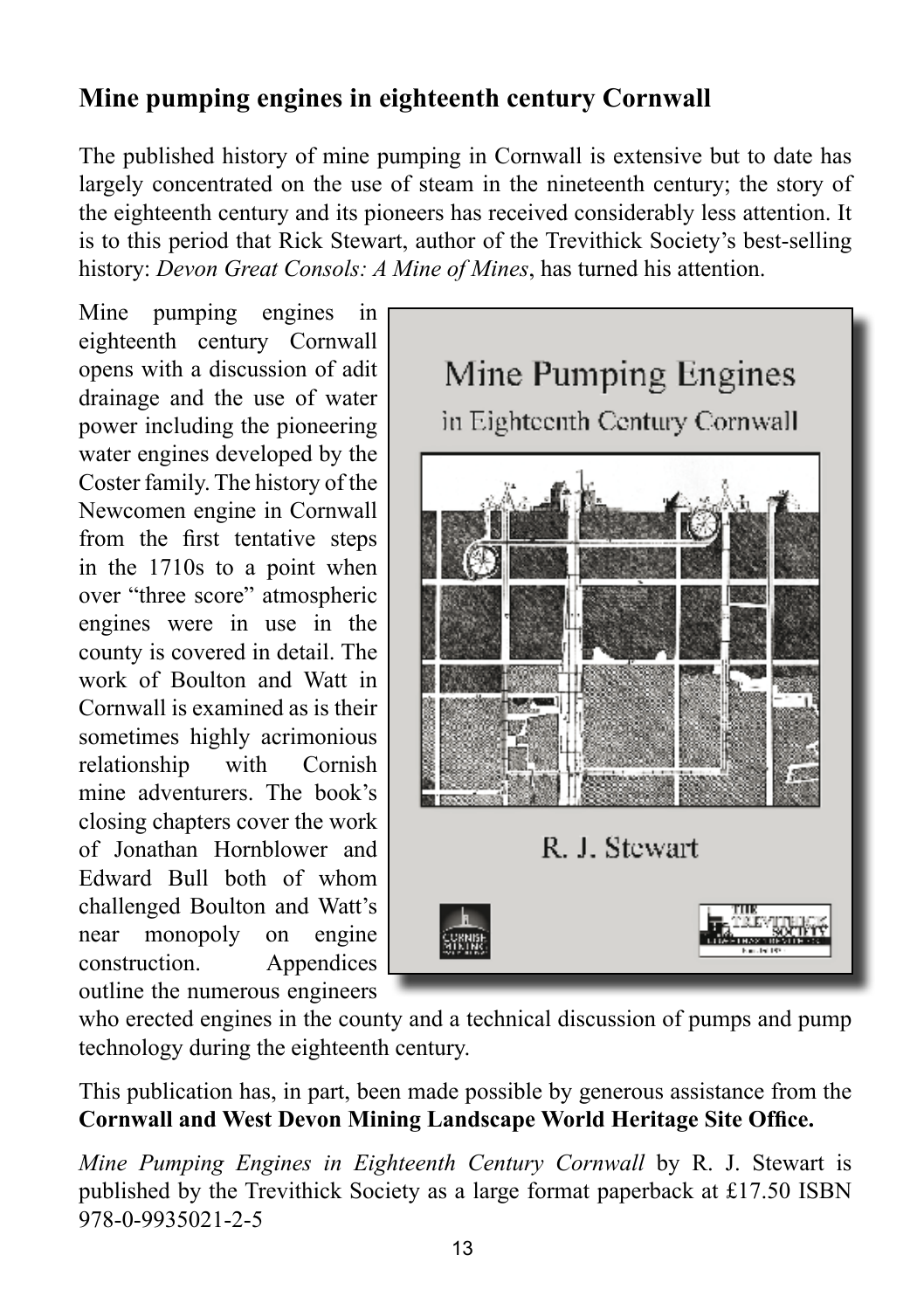# **SHOW PROGRAMME 2017**

At the time of going to press the Society hopes to be represented at the following venues during the Summer 2017.

Anyone wishing to help man the events or needing information please contact Kingsley Rickard or, just for the Royal Cornwall Show, contact Tracy Elliot.

### **April 29th Saturday**

Camborne Trevithick Day

# **June 4th Sunday**

Tavistock Steam Fair

### **June 8th/9th/10th**

Royal Cornwall Show, Wadebridge

**July 15th Saturday** Camborne Show

**July 30th Sunday** Bude Heritage Day

**August 13th Saturday** Carnhell Green Vintage Rally

**August 18th/19th/ 20th** WESES Steam & Country Fair, Stithians Showground

# **KING EDWARD MINE**

It is a case of clearing up after the builders at present. There will, however, be tradesmen on site for a while as there is a quite a bit of snagging to be seen to as would be expected after a sizeable contract. Overall the quality of the work has been very good with many of the men liking the challenge of heritage work as opposed to routine of general building.

 The site will have an official opening at Easter and will then be fully operational as from the annual Open Day on Sunday 30th April.

# **THE RELUCTANT STUDENT**

A Camborne School of Mines student, together with others, left to join the Army in 1915.

At the end of the war he returned to Camborne to complete his three year course. He was probably always something of a character but his war experiences can be summed up by saying, like countless others, he left as a boy but came home as a man.

The donkey shay was still around at this time. This was a very basic two wheel vehicle once to be found in large numbers in the County. Our student decided he was going to have one! He used it to get to King Edward Mine and when in Camborne where he lodges, the donkey was left to graze in the fields behind the School.

At the Camborne School of Mines, the stairs to its lecture theatre was an area of flat floor.

One summer afternoon the student decided to take the donkey to an illustrated lecture! The animal was taken up and settled on the flat floor area behind the theatre. The lecturer on this occasion was none other than Thomas Knowles, the Vice Principal, who was not noted for his sense of humour. It was a warm afternoon and the roller blinds were drawn down as the slide projector was in use. About twenty minutes into the lecture, from the rear of the room, came the "hee haw" of a donkey. The lecturer raised one of the blinds and saw the head and ears of the animal. He then turned to the owner and said "I think your friend has lost interest in the subject matter of this lecture, so I suggest that you return him to the field."

My late father knew this student and it was from him that I heard of this amusing incident.

### **Joff Bullen**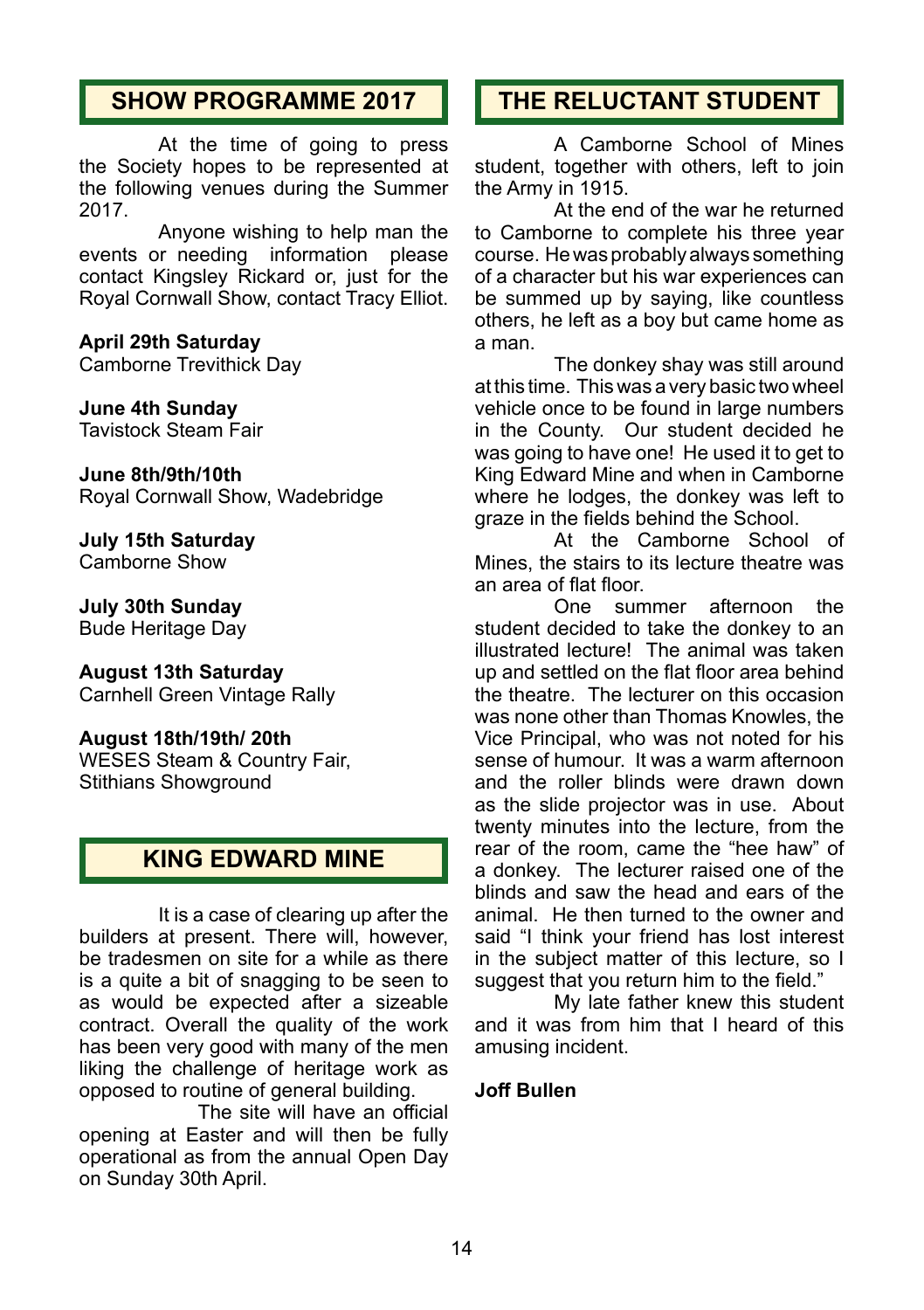# **SOCIETY MEETINGS PROGRAMME**

**KEM**: meet at 1900hrs for a 1930hrs start at King Edward Mine, Troon, Camborne TR14 9DP.

### **Sunday 30th April (Field Trip)**

Lappa Valley Railway and talk on Wheal Rose mining disaster. Lappa Valley is SE of Newquay (TR8 5LX) Meet at 1000hrs in the car park to take the 1030hrs train down to the park. Our talk starts at 1100hrs, leaving time for lunch and train rides. £6.00 pp.

### **Friday 12th – Sunday 14th May**

AGM, Tamar Valley area.

### **Friday 9th June (KEM)**

*Grylls Monument and Wheal Vor* Mine By Amanda Boxer In Helston, this monument was built by the Grylls family who paid to keep Wheal Vor mine open in hard times.

### **Saturday 17th June (Field Trip)**

Dartmouth museum by train and boat to visit the Newcomen engine.

### **Monday 17th July**

Visit – awaiting email responses.

### **August (date to be announced)**

Weekend day visit to Grinding Solutions in Tresillian. The company provides a diverse range of metallurgical and mineral processing consultancy and laboratory services.

### **Friday 8th September (KEM)**

Joint meeting with Carn Brea Mining Society *GCHQ, St. Erth.* By Mike Griffiths.

### **Non members are welcome to attend. Non-members £2.00 please.**

**Liskeard**: Meet 1900hrs for a 1930hrs start at The Long Room, Liskeard Public Hall PI 14 6BW

## **Contact:**

### **Tracy Elliott**

Little Innisvath, Lockengate, Bugle, St. Austell PL26 8SA tracyclimber@hotmail.com (07785 741287)

For up-to-date news check:

http://www.trevithick-society.org.uk

https://www.facebook.com/trevithick. society/

# **MEMBERS' BENEFITS**

Trevithick Society members are entitled to free entry (on production of the membership card) to the following attractions:

- **King Edward Mine**
- Cornish Engines at Pool (East Pool Mine and Michell's Whim)
- Levant
- Geevor Museum

Also:

- Members are invited to visit Poldark Mine free of charge on production of a valid membership card.
- 10% off book purchases at Tormark.
	- 20% off purchases at KEM shop.